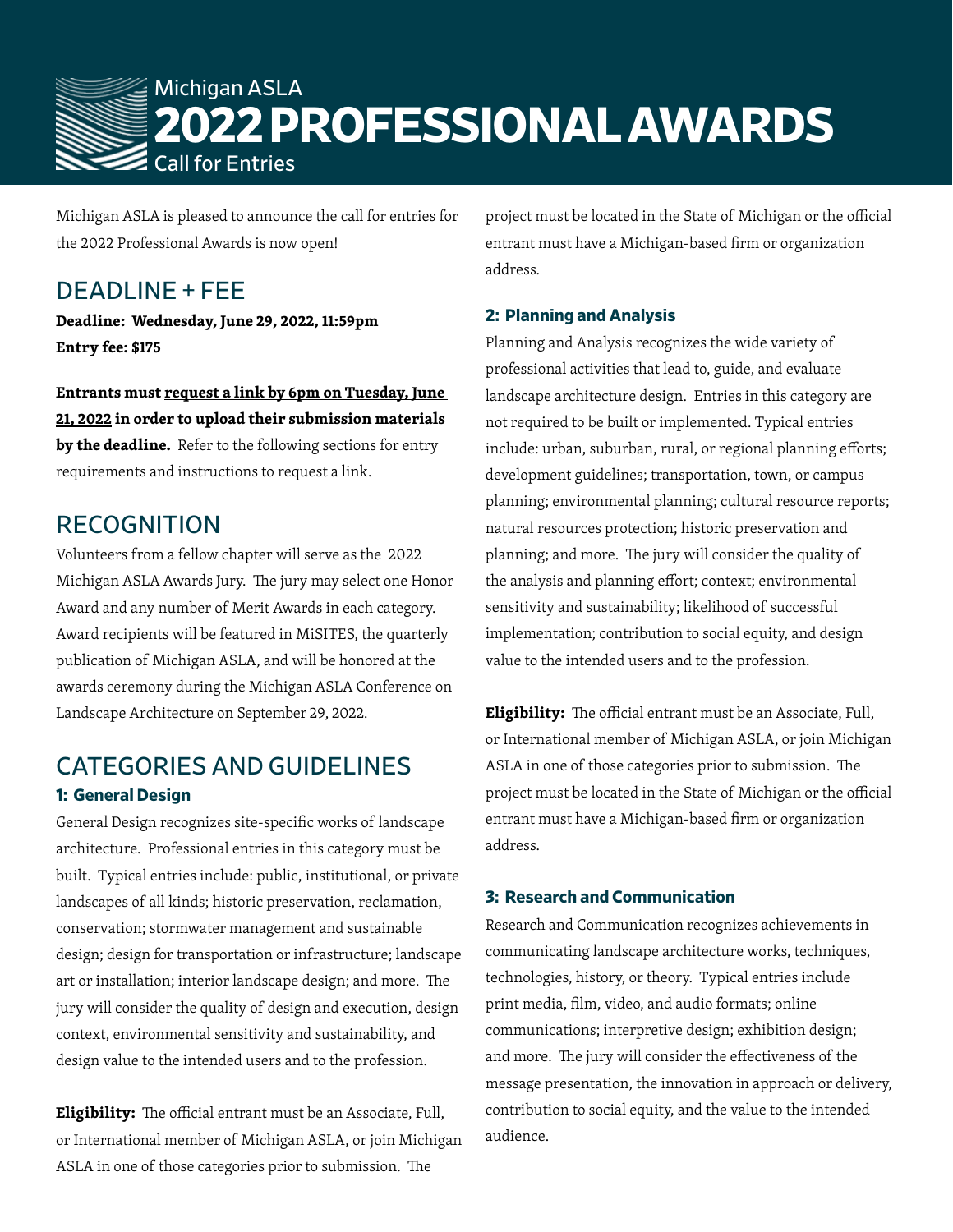

**Eligiblity:** This category is open to non-professionals, but the official entrant must be or join as an Affiliate, Associate, Full, or International member of Michigan ASLA. The project must be located in the State of Michigan or the official entrant must have a Michigan-based firm or organization address.

#### **4: Legacy**

The Legacy Award recognizes a distinguished landscape architecture project completed between 15 and 50 years ago that retains its original design integrity and contributes significantly to the public realm of the community in which it is located. Typical entries include parks, plazas, sculpture gardens, botanical gardens, river walks, and more. Public officials and agencies, civic and historic preservation organizations, and interested individuals and entities are encouraged to submit projects in this category. The jury will consider the project's sustained value, its contribution to social equity to the community it serves, and the continued relevance of the project's design expression.

**Eligibility:** An official entrant in the Legacy category is not required to join Michigan ASLA to enter. The project must be located in the State of Michigan or the official entrant must have a Michigan-based firm or organization address.

## REQUIREMENTS

- \_\_ **Submission Link:** Email Awards Committee at awards@michiganasla.org to request a link to upload the submission materials outlined below. Please provide project name(s) and category in the request. **Entrants must request a link by Tuesday, June 21, 2022, 6:00pm.** You will receive a link to a folder and a project number within 24 hours of the request.
- **Entry Form:** Complete the attached entry form and upload to the submission link. The entry form should be saved as a PDF file named *folder name\_entry form*.

**Ensure anonymity on all of the following materials and upload to the submission link by the submission deadline:**

- Project Statement: In 175 words or less, describe the project and why it's award-worthy. This statement may be used in promotional materials if the project is selected for an award. The project statement should be saved as a PDF file named *project number\_statement*.
- Project Narrative: Describe the project in 1275 words or less. The narrative should address the criteria for the submission category, and include project location, scope and size, site context and investigation, program, design or planning intent and philosophy, environmental impact and concerns, collaboration with stakeholders and other designers, and other significant issues. The narrative should be saved as a PDF file named *project number\_narrative*.
- Images\*: Include at least one site plan, one site analysis, plus 5 to 15 drawings and/or photographs for a total of 17 total images into a single PDF file not to exceed 10 MB and 17 pages. Drawings and photographs must be 8.5" x 11" format and landscape orientation. Brief captions on each image are encouraged. The PDF file shall be named *project number\_images*. Images are required for all categories. Winners will be required to submit high resolution images at a later date. **Entries in all four categories must include images in this format.**
- Categories 2 and 3: Upload one digital copy of the planning and analysis, research, or communications document to the submission link. **Ensure anonymity throughout the document in both formats.**

<sup>\*</sup> Entrants are responsible for clearing photographs with photographers for publication and reproduction by Michigan ASLA. Michigan ASLA will provide proper photography and other project credits when using photos, but will not assume responsibility for any copyrights or photography fees. Michigan ASLA retains the right to publish images submitted in winning entries in Michigan ASLA publications, website, and other media promoting Michigan ASLA and the profession.